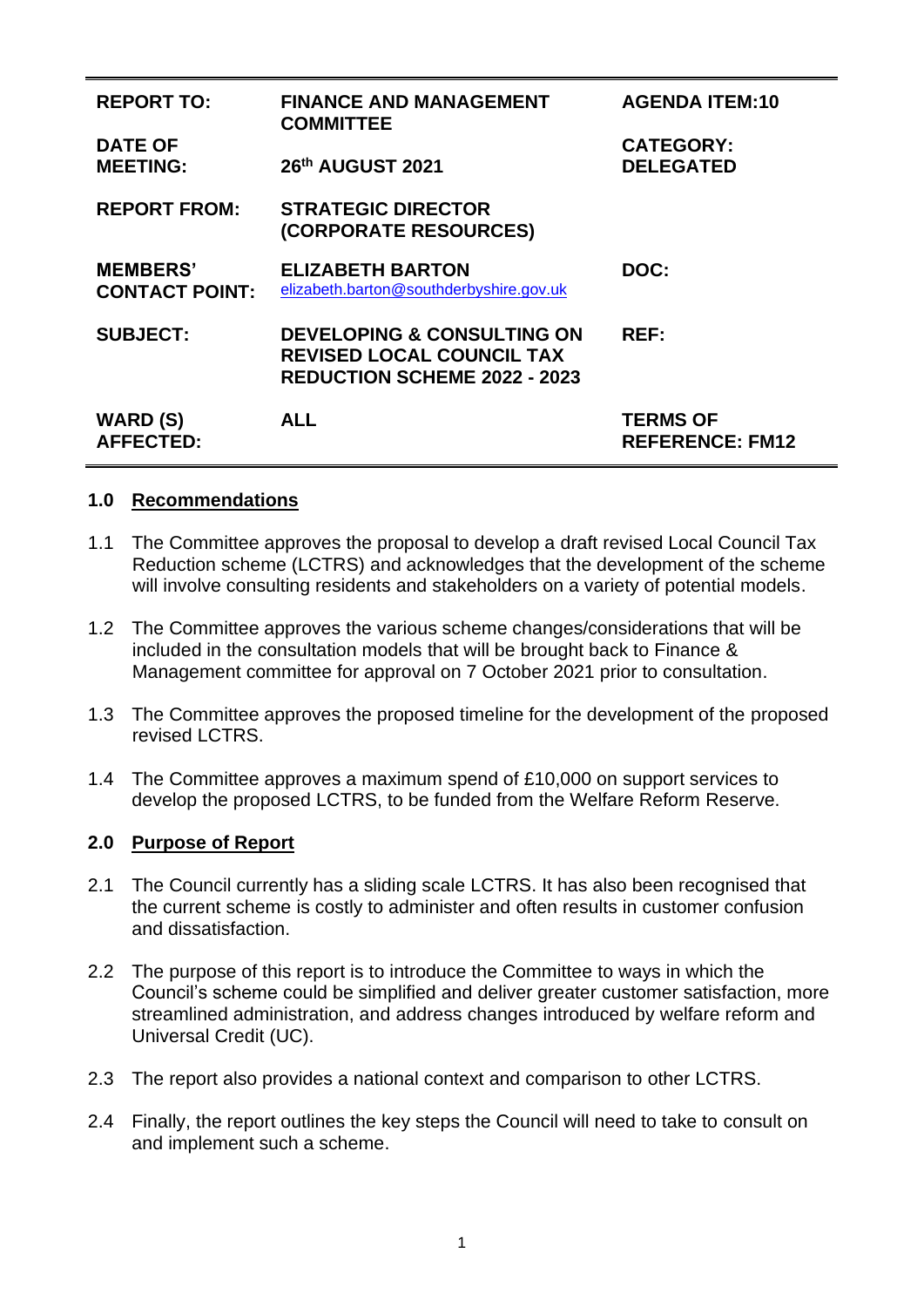## **3.0 Executive Summary**

- 3.1 Since Council Tax was introduced in 1993, people on low incomes have been able to claim support to pay their Council Tax bills. Until 2013, this was through the nationally designed Council Tax Benefit Scheme.
- 3.2 On 1 April 2013, the Government transferred responsibility for Council Tax support to local councils. Since then, local councils have had a duty to design and deliver Local Council Tax Reduction Schemes (LCTRS) for working-age claimants.
- 3.3 Local Council Tax Reduction Schemes apply to working-age claimants only. Pension-age claimants receive support under the nationally prescribed scheme in line with The Council Tax Reduction Schemes (Prescribed Requirements) (England) Regulations.
- 3.4 The Council's current LCTRS was launched in April 2013. It fundamentally mirrored the outgoing national Council Tax Benefit Scheme.
- 3.5 There are many variations of LCTRS across the country, ranging from more generous schemes that mirror the national scheme, through to those that aim to limit who is eligible and severely restrict the level of help given. Whilst the Council's current scheme is one of the more generous schemes, it is also one of the most complex to deliver for both customers and the Council.
- 3.6 Many councils have simplified their schemes to address changes brought about by welfare reform and Universal Credit, including introducing income-banded schemes for working age claimants. Such schemes are recognised to deliver more financial security/stability to customers, and to reduce the administrative burden on councils administering the schemes.
- 3.7 There are approximately 2,968 working-age claimants under the Council's current LCTRS which costs approximately £3 million per annum to deliver, not including administration costs. This cost is accounted for in the Collection Fund whilst the administration costs (net of Government Grant) are accounted for in the General Fund.

# **4.0 Detail**

# **About the Council's Local Council Tax Reduction Scheme (LCTRS)**

- 4.1 When the Council calculates Council Tax reduction, it compares the income a claimant receives (not taking into account child benefit, child maintenance, some disability benefits and earnings disregards) to the 'applicable amount'. The 'applicable amount' is an amount the government says a person needs to live on. In the case of Universal Credit (UC) claims, the Council uses the maximum award of UC as the 'applicable amount'.
- 4.2 The amount of 'excess income' a claimant has above the 'applicable amount' is then used to calculate the percentage of Council Tax reduction residents are entitled to which is tapered on a sliding scale.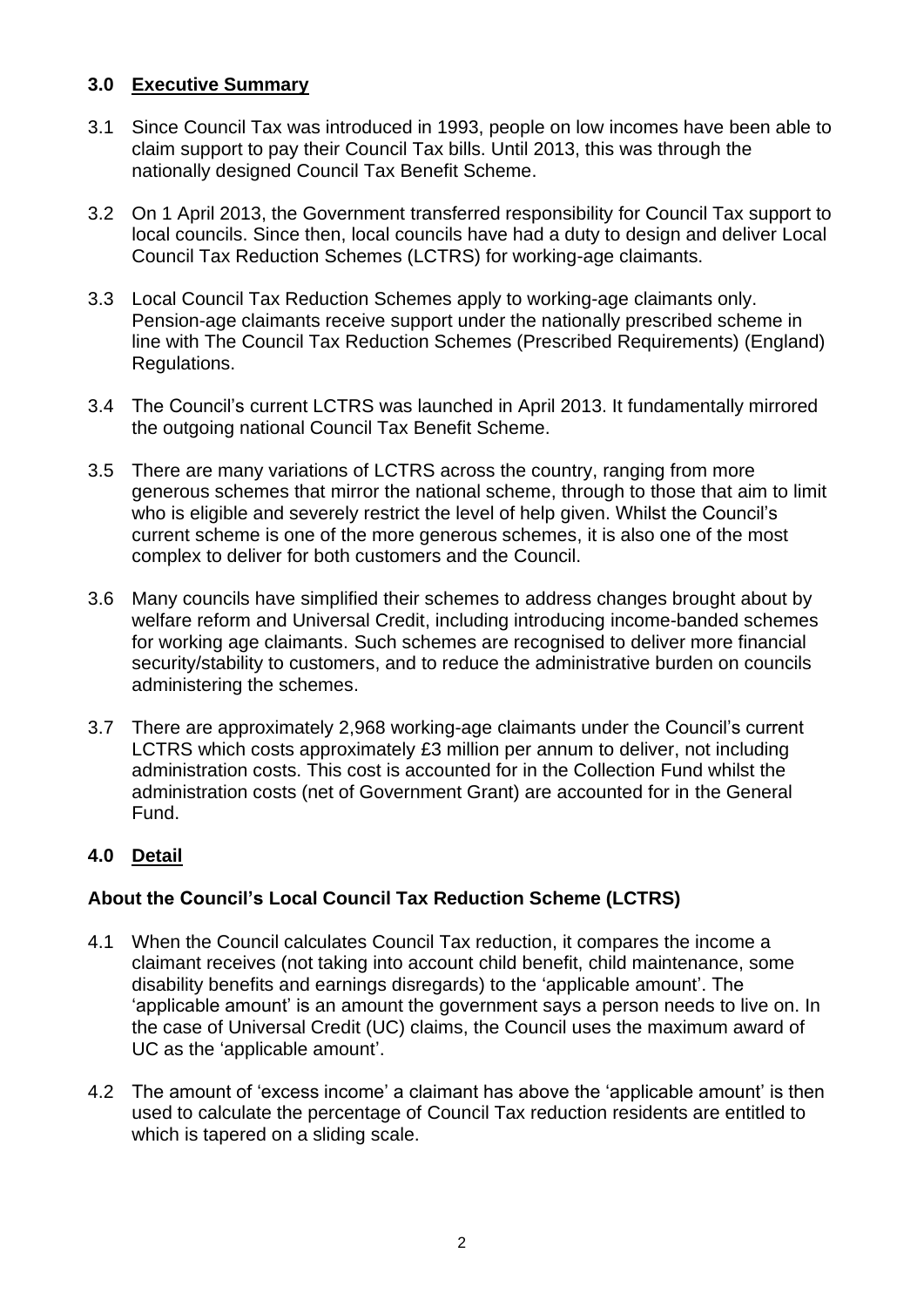- 4.3 The current taper is set at 20%. If a customer has excess income of £50 a week, the tapered amount would be £10 and this, along with any other deductions, would be the amount they need to contribute towards their Council Tax charge each week.
- 4.4 Under the current LCTRS, if a working-age claimant's income changes (for example they have worked a few more or less hours or their UC has changed), the Council has to recalculate their Council Tax reduction/bill and write to them – even if their income has changed by just pennies. This provides very little clarity for residents on the amount of Council Tax they will pay and often results in confusion. It also leads to complex calculations and high administrative costs – it is estimated each reprofiling and monthly letter costs between £5 - £10 depending on the level of manual input needed.
- 4.5 If a working-age non-vulnerable resident does not receive Income Support, Job Seekers Allowance (income-based) or Employment and Support Allowance (incomerelated) they are required to pay a minimum of 10% towards their Council Tax bill and can get a reduction on the remaining 90%. **This is called a baseline reduction.**
- 4.6 If a working-age non-vulnerable resident receives Income Support, Job Seekers Allowance (income-based) or Employment and Support Allowance (income-related) they are required to pay a minimum of 8.5% towards their Council Tax bill and can get a reduction on the remaining 91.5%. **This is called a baseline reduction.**
- 4.7 The most vulnerable members of our community (for example those who qualify for disability premiums) are protected from the baseline reduction and do not have to pay a minimum amount towards their bill (as described in 4.5 & 4.6).
- 4.8 Anyone on a low income can apply, provided they have **no more than £15,999 in capital** (savings and investments). The savings cap doesn't apply if residents receive the Guarantee Credit part of Pension Credit.
- 4.9 The Council currently reduces the amount of Council Tax support a customer is entitled to if they have a non-dependent adult living with them (e.g. an adult offspring, relative or friend aged over 18), on a sliding scale between £4.05 and £12.45 per week, depending on the income of the non-dependent. These are called **nondependent deductions** and recognise that the non-dependent adult should contribute towards household costs, including Council Tax.
- 4.10 The Council also offers a **second adult rebate** which is available to residents who have a second adult living in their home who is on a low income or claims certain benefits. Residents can claim up to 25% off their Council Tax bill, regardless of their own financial position. This scheme has ended in many authorities. People claim second adult rebate when their own income or capital is too high to claim a Council Tax reduction.
- 4.11 There is no **minimum payment** under the Council's current scheme. This means the Council administers Council Tax reductions of as little as 1p a day, regardless of the cost of processing.
- 4.12 Currently new Universal Credit claimants are not automatically assessed/awarded Council Tax Reduction and have to apply separately. This means some people miss out even though they may be eligible.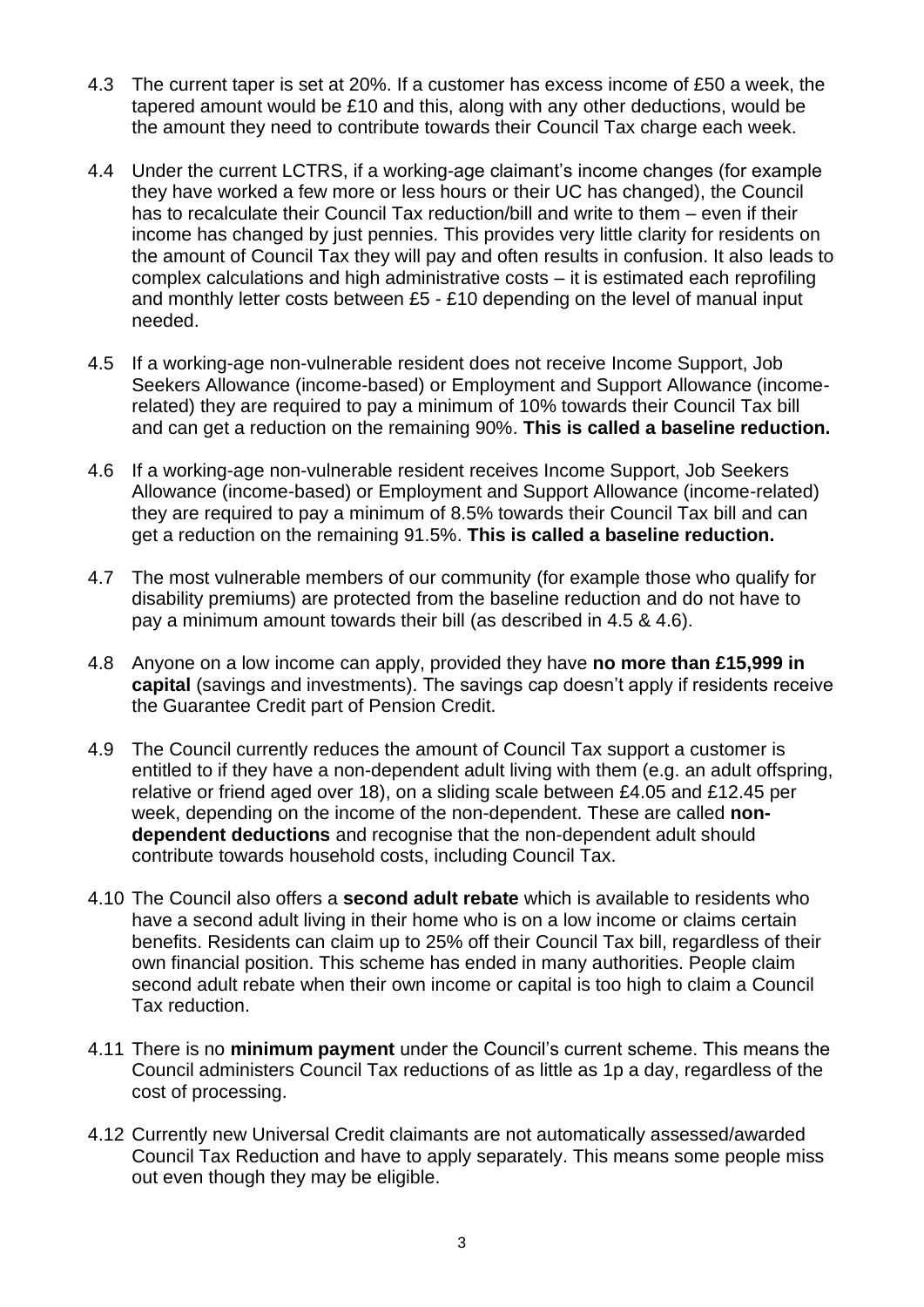## **About income-banded schemes**

- 4.13 Many councils have introduced an income-banded LCTRS for working-age claimants to both improve customer satisfaction and reduce administrative burdens.
- 4.14 In a banded scheme, the amount of support a claimant receives depends on the band their 'excess income' falls into. The bands are calculated based on the affordability of the overall scheme to the Council and these have not yet been determined. The suggested bandings will be included in the models presented to Finance & Management Committee on 7 October 2021.
- 4.15 Banded schemes can either offer the claimant a percentage off their Council Tax bill, which some argue is fairer as the support a resident receives reflects the Council Tax band of their property and the parish charge where they live. Other schemes require residents to pay a set £ sum towards their Council Tax which then does not take into consideration their property band or parish, so regardless of their house size residents pay the same amount.

## **Banded scheme differences (please note the excess income bands are illustrative only)**

| <b>Income</b><br>band | <b>Excess</b><br>income or net<br>earnings per<br>week <sup>1</sup> | <b>Banded scheme option 1</b><br>Percentage reduction in<br>a resident's Council Tax<br>bill | <b>Banded scheme option 2</b><br>£x resident pays<br>towards their Council<br>Tax bill (for example per<br>week) |
|-----------------------|---------------------------------------------------------------------|----------------------------------------------------------------------------------------------|------------------------------------------------------------------------------------------------------------------|
| Band 1                | £0 - £142.99                                                        | 100%*                                                                                        | £0                                                                                                               |
| Band 2                | £143 - £213.99                                                      | 75%*                                                                                         | £7.50                                                                                                            |
| Band 3                | £214 - £309.99                                                      | 50%*                                                                                         | £15                                                                                                              |
| Band 4                | £310 - £402.99                                                      | 25%*                                                                                         | £22.50                                                                                                           |
| Band 5                | £403 and over                                                       | $0\%$ *                                                                                      | Full billed amount                                                                                               |

- 4.16 The key benefit of banded schemes is that if a claimant or their partner varies their income within a band (for example they do a few hours overtime or earn a little less), the Council Tax support they receive will not change, and their Council Tax bill will not be reprofiled. As such banded schemes can provide greater stability from monthto-month.
- 4.17 Some banded schemes take net earnings into consideration, whilst others take excess income into account. By taking excess income into account, such schemes retain the concept of 'applicable amounts' (i.e. the minimum amount the government says someone needs to live on). Claimants without excess income are placed in the lowest band/receive the most help.

<sup>1</sup> Please note the banding figures in this table are based on Oxford City Council's current bands and are for illustrative purposes only. The proposed bandings will be based on what is affordable to the Council and will be included in the models presented to F&M Committee for approval for public consultation on 7 October 2021.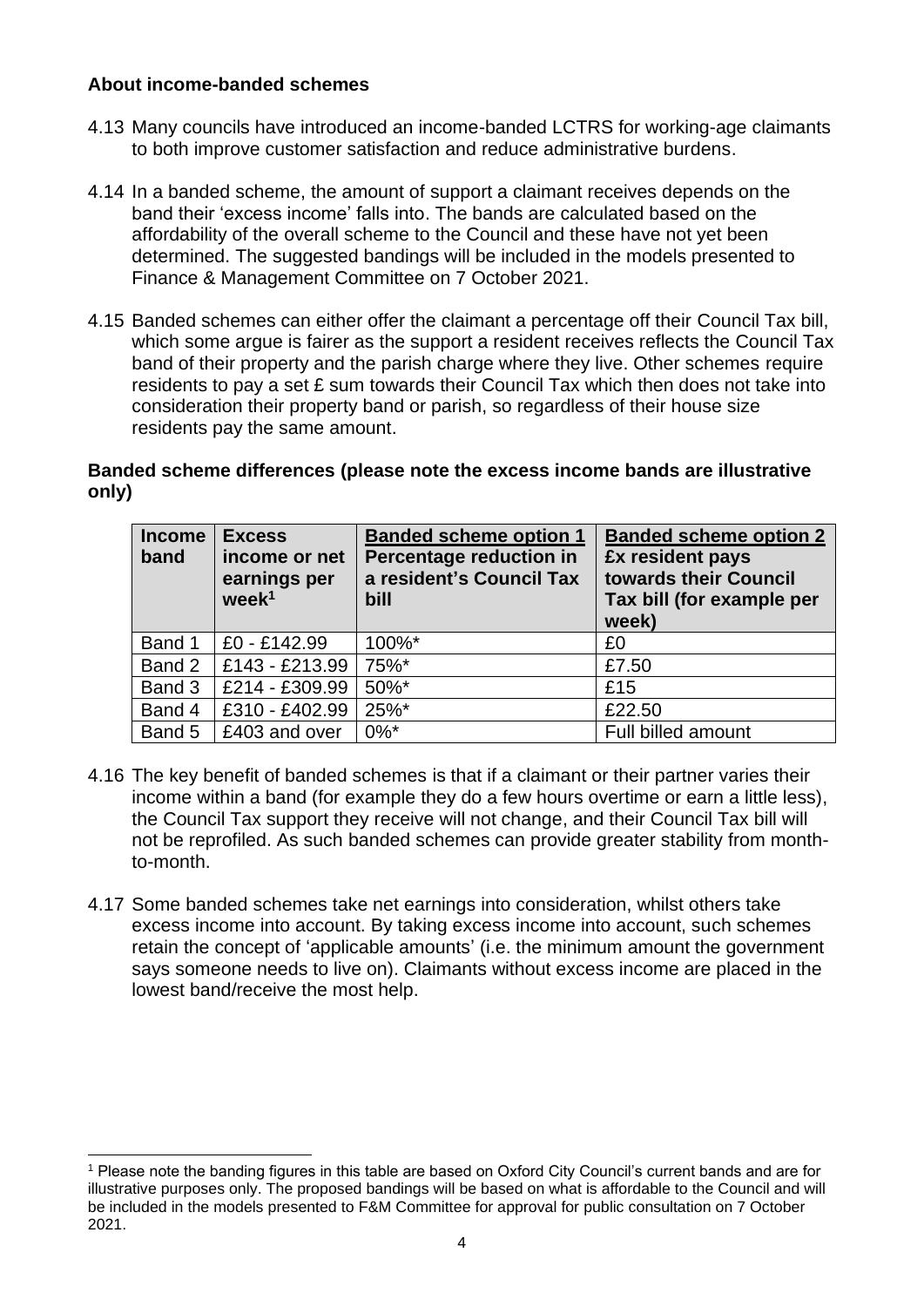- 4.18 Some councils introduce different bandings for vulnerable and non-vulnerable residents, depending on the other scheme criteria they introduce.
- 4.19 Others add to this and create additional bands that take into consideration whether the individual is single or whether there are more people in the household. The easiest schemes to understand/administrate have between 5 and 7 bands, and the most complex can have upwards of 300 bands – some council schemes exceed 800 bands.
- 4.20 Whilst a banded scheme can give a greater number of claimants more financial stability, there will inevitably be some people who are worse off than on a sliding scale scheme (as per the Council's current scheme).
- 4.21 This is because if a resident's 'excess income' is on the borders of a band, they could receive significantly less Council Tax support if they earned just a little more – for example (using the illustrative table at 4.15) if a claimant earned slightly more than £309.99 excess income in a week, they could see their Council Tax bill reprofiled and the support they receive drop from 50% to 25% for that week (in a percentage reduction scheme), rather than the current sliding scale reduction. This is known as a **'cliff-edge'**.
- 4.22 From a Council perspective, banded schemes reduce regular complex reprofiling of claimant's bills that require a skilled assessor, and high administrative/postage costs.

## **About removing baseline reductions**

- 4.23 Studies have shown that requiring residents on the lowest incomes to pay a percentage towards their Council Tax bill (either 8.5% and 10%) before any reduction is applied is expensive. Oftentimes the administration costs associated with recovery far exceed the debt the customer originally owed (Institute of Fiscal Studies). In addition, it sees the Council chasing people on the lowest incomes for very small amounts of debt they cannot pay, and customers incurring summons and further charges that can easily double the amount of their original debt, placing them further into financial difficulty and hardship.
- 4.24 Removing the baseline reductions would allow the Council to refocus its recovery activity on residents and businesses who are not eligible for such support (those on higher incomes) and who are arguably more capable of paying, rather than those who simply can't pay.
- 4.25 The additional cost of removing the baseline reductions in 2020/2021 would have been £120,000, however the associated debt recovery activity costs would have been removed, and successful debt recovery on other debts would have increased.

#### **About other simplifications and improvements**

4.26 Many councils have introduced other simplifications, which the Council has the option to do, including: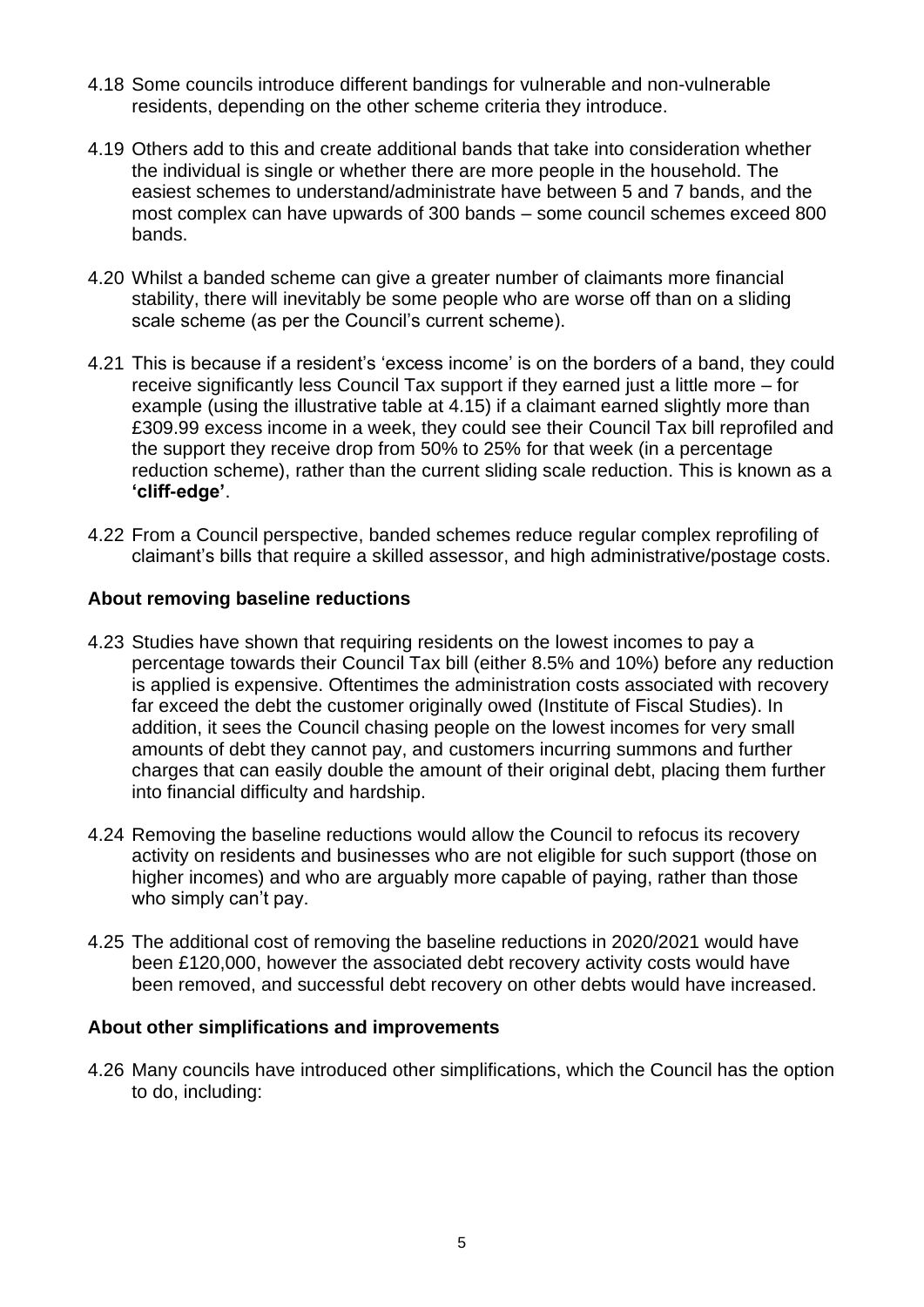- **Reduce capital thresholds (savings and investments)** some councils have reduced the capital threshold to £6,000 for working-age claimants. This would reduce the number of eligible claimants and generate a saving that could be diverted into other elements of the LCTRS (such as removing the baseline reduction). To illustrate the impact of this, based on the Council's current case load, reducing the capital limit to £6,000 would mean approximately 140 residents would no longer be eligible for LCTRS and this would generate an annual saving of £30,000. The capital cap could be set at a different amount – a number of councils set it at £10,000.
- **Remove the second adult rebate** many councils have removed the second adult rebate because it awards support to residents regardless of their own financial situation. With the second adult rebate removed, residents on low incomes can still claim Council Tax reduction if they are eligible. Currently 38 out of 2,968 working age cases claim second adult rebate at a cost of around £10,000 a year.
- **Remove or simplify non-dependant deductions** many councils have either removed or simplified non-dependent deductions. Introducing a flat fee, vs a sliding scale eliminates the administration for both customers and the Council, as there is no need to verify the income of the non-dependent, as the deduction is the same regardless of their income.
- **Introduce minimum payments** many councils have introduced minimum payments ranging upwards from £1 per week. Derby City have a minimum payment of £4 per week. This means, should a resident be entitled to less than £4 per week in Council Tax Reduction, no award is made. This helps to reduce administration activity/costs and only affects residents who would be eligible for a very minimal level of support.
- **Treat a Universal Credit claim as a claim for Council Tax Support** many councils now treat a claim for Universal Credit as a claim for Council Tax Support. As soon as the Council is notified by the DWP that a customer is receiving Universal Credit, the Council assesses them for LCTRS and issues a revised bill. This increases the number of residents supported and gets support to residents faster.

#### **How the Council's current scheme compares locally and nationally**

- 4.27 The Council's current Local Council Tax Reduction Scheme (LCTRS) is one of the most generous in the country.
- 4.28 The minimum amount non-vulnerable eligible residents have to pay towards their Council Tax is 8.5% (called the baseline reduction), compared to 25% in East Staffordshire and 30% in Derby City.
- 4.29 Derbyshire Dales District Council has the same 8.5% baseline reduction, but residents are not eligible to claim if they have in excess of £10,000 capital. Some councils have no baseline reduction.
- 4.30 The current scheme still awards Second Adult Rebate which has ended in many authorities.
- 4.31 By 2019/2020 28 councils had introduced banded schemes. It is now understood that at least 100 councils have or are in the process of introducing them.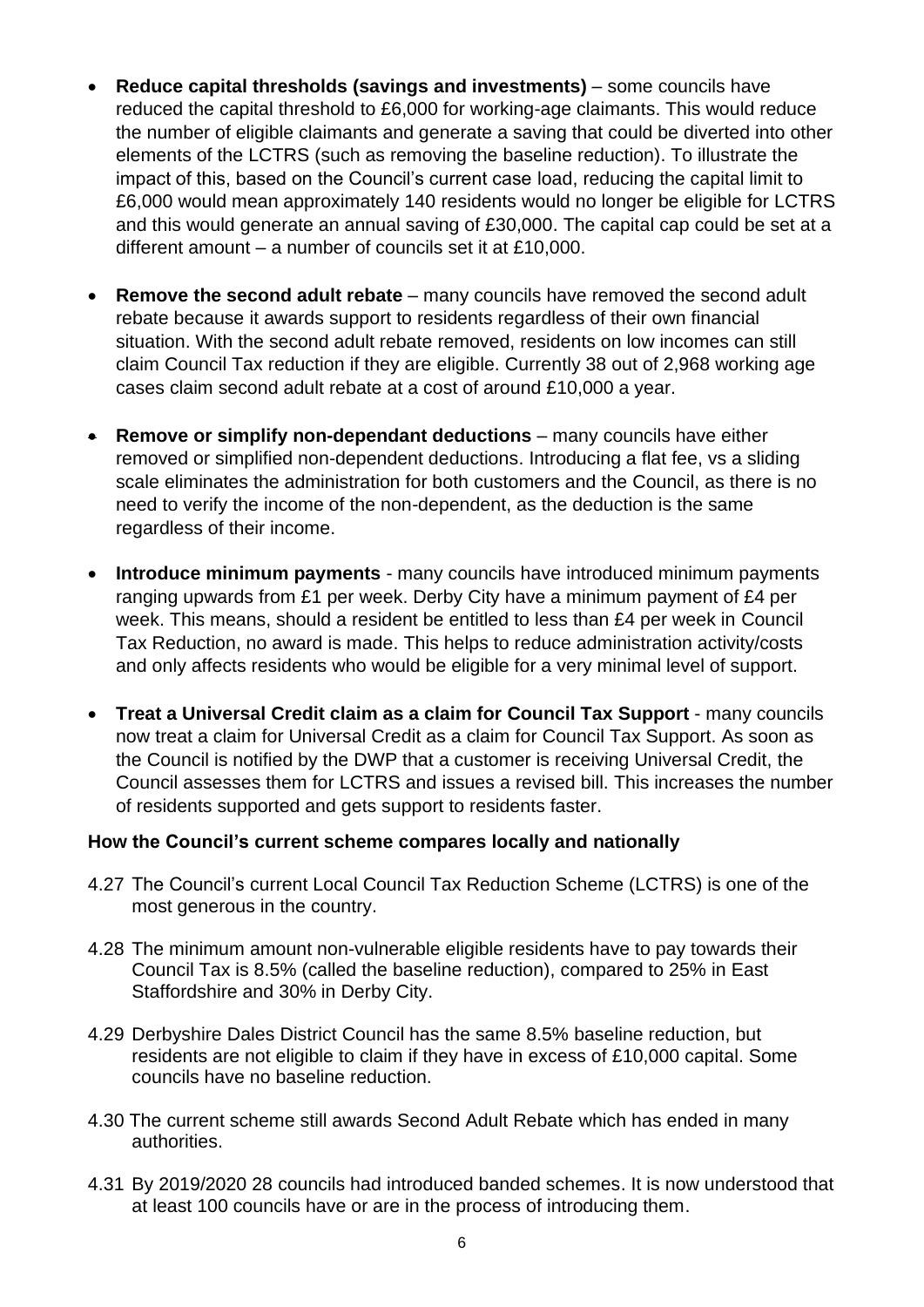# **Why is the Council keen to contemplate changing the scheme?**

4.32 The Council is keen to consider altering the current scheme for a number of reasons:

- The administration grant the Council receives from national government to deliver the scheme is reducing year-on-year.
- Despite this drop in funding, the cost of administering the scheme is not reducing. This is primarily due to inbuilt complexities in the current scheme – for example every time an applicant's income changes, their case must be reassessed, and their award must be reprofiled.
- Universal Credit (UC) is undoubtedly a contributing factor to this, especially for claimants who are in employment. Claimants' UC is recalculated every month which generates new files for the Council to process. For claimants receiving fluctuating wages, this means they receive a revised award every month and, as a consequence, a revised Council Tax bill, which is costly to administer and deliver.
- This reprofiling of payments creates a high level of uncertainty for both customers and the Council. Payments made by customers can be delayed because of the requirement to give 14 days' notice, meaning customers do not have the opportunity to apportion their remaining Council Tax payments over as many instalments.
- In some circumstances the current scheme does not distribute support to the neediest residents, in that those with significant savings and with a working adult living in their home, could be awarded more support than people with no savings and on very low incomes.
- A removal of the baselines could prevent people on very low incomes being chased for small amounts of debt, as well as cut out the related debt recovery costs. Studies have shown that the collection of the baseline reduction of 8.5% and 10% is expensive, with recovery fees often exceeding the debt the customer originally owed (Institute of Fiscal Studies<sup>2</sup>).
- Due to the complex nature of assessments, benefit assessor skills are required to process Local Council Tax Reduction Scheme (LCTRS) cases/changes.
- A simplified scheme will allow the possibilities of awards being automated, resulting in a prompt award of the discount to the Council Tax bill, so meeting the customers need for real-time changes to their bill according to changes in their circumstances.
- 4.33 Above all, the cost of administering the scheme remains high, whilst customer satisfaction is reducing, as customers are often confused by the nature and regularity of correspondence they receive and are less able to budget/manage their money based on fluctuating awards.
- 4.34 Equally future potential savings the Council may hope to achieve due to the drop in the Council's Housing Benefit workload, following the introduction of Universal Credit is being hampered. This is because the Council's unique caseload is relatively constant, as regardless of whether a resident is claiming Housing Benefit or Universal Credit, the Council's assessors will still need to regularly review their case.

<sup>2</sup> <https://www.ifs.org.uk/publications/13827>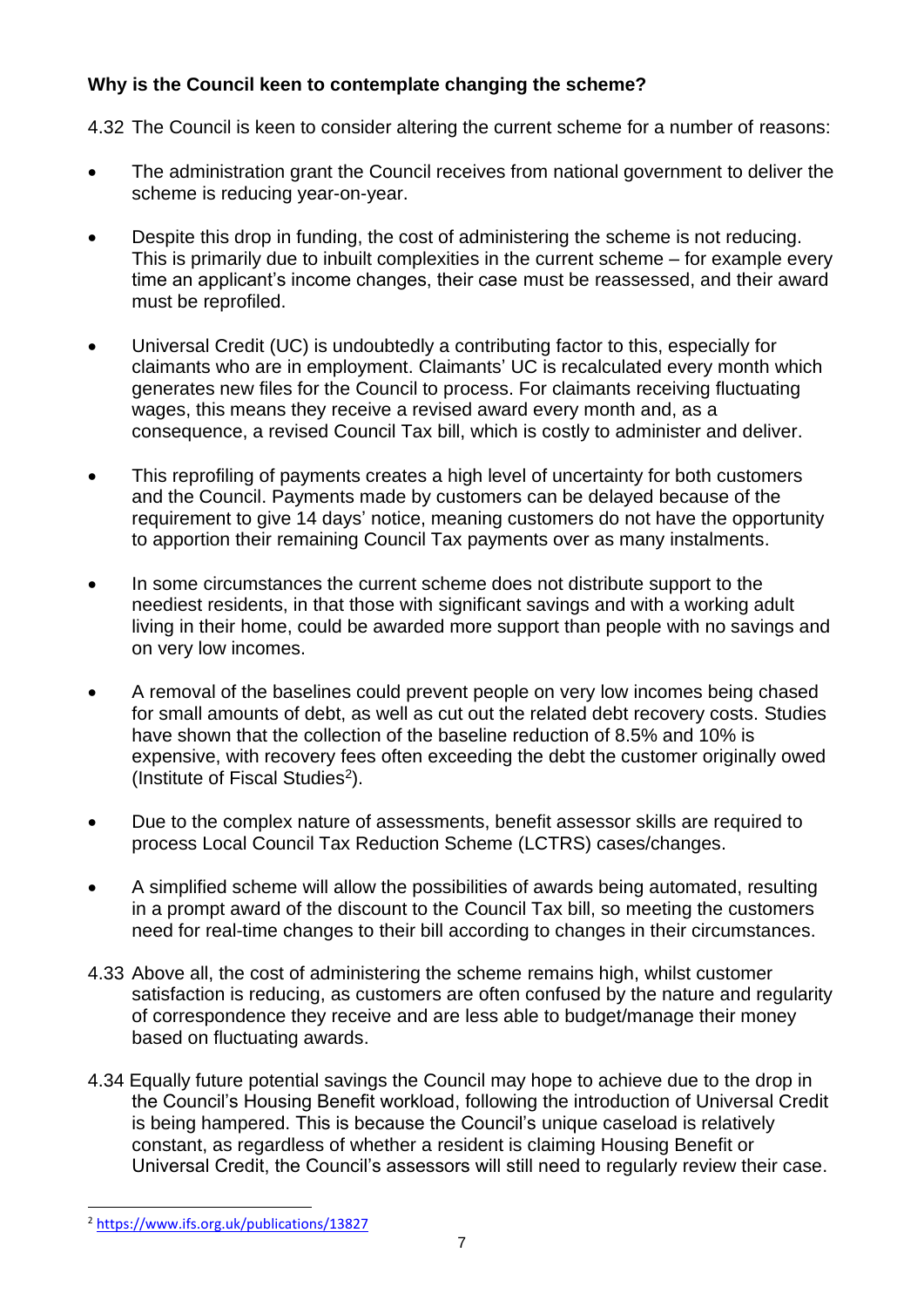4.35 Finally it has been identified that the Council's scheme is out of sync with changes to various national benefits made since the introduction of the scheme in 2013, such as the two-child limit introduced in 2017, and the mixed-age couple regulations introduced in 2019.

## **Consulting with residents and stakeholders**

- 4.36 It is vital that the Council gains resident and stakeholder views on the proposed scheme (for example the CVS and Citizens Advice Bureau, as well as other precepting authorities).
- 4.37 In terms of how the consultation is carried out, the Council is proposing to consult on a variety of potential models using an online consultation tool provided by Entitledto, which has been shown to generate high response levels from residents. A full consultation plan will be included in the report to Finance & Management Committee on 7 October 2021.
- 4.38 The responses from the consultation will then be used to draft a final proposed scheme that will be presented to Finance & Management Committee in January 2022 for approval before being presented to Full Council in February 2022.

## **What will the models include?**

- 4.39 The Council has established an internal working group with representation from the Benefits, Housing, Customer Services and Revenues services.
- 4.40 The working group looked at the variety of national schemes currently in operation and also considered local need. The working group also worked alongside Entitledto, a company specialising in supporting councils to deliver new/revised LCTRS, to explore the various options.
- 4.41 Based on the input from the working group, it is proposed that the Council create up to three fully costed and affordable scheme options/models, which will be presented to Finance & Management Committee on 7 October 2021, prior to consultation.
- 4.42 If approved by the Committee, the models will then be loaded into an online consultation tool hosted by Entitledto, which will allow claimants to understand the impact of the proposed changes on the support a claimant could receive.
- 4.43 By offering up to three choices it does not mean that the Council has to adopt one of the models – it just means that consultees can express which scheme they most prefer and which elements they feel the Council should/should not adopt in its new scheme. It is also best practice to consult on a variety of models.

#### **Fundamentals of the consultation options**

- 4.44 The models presented to Finance & Management Committee on 7 October 2021 will:
- Be financially viable and will not materially increase the cost of the scheme to the Council.
- Be simplified and will incorporate legislation designed and calculated specifically for those in receipt of Universal Credit and working-age non-Universal Credit cases.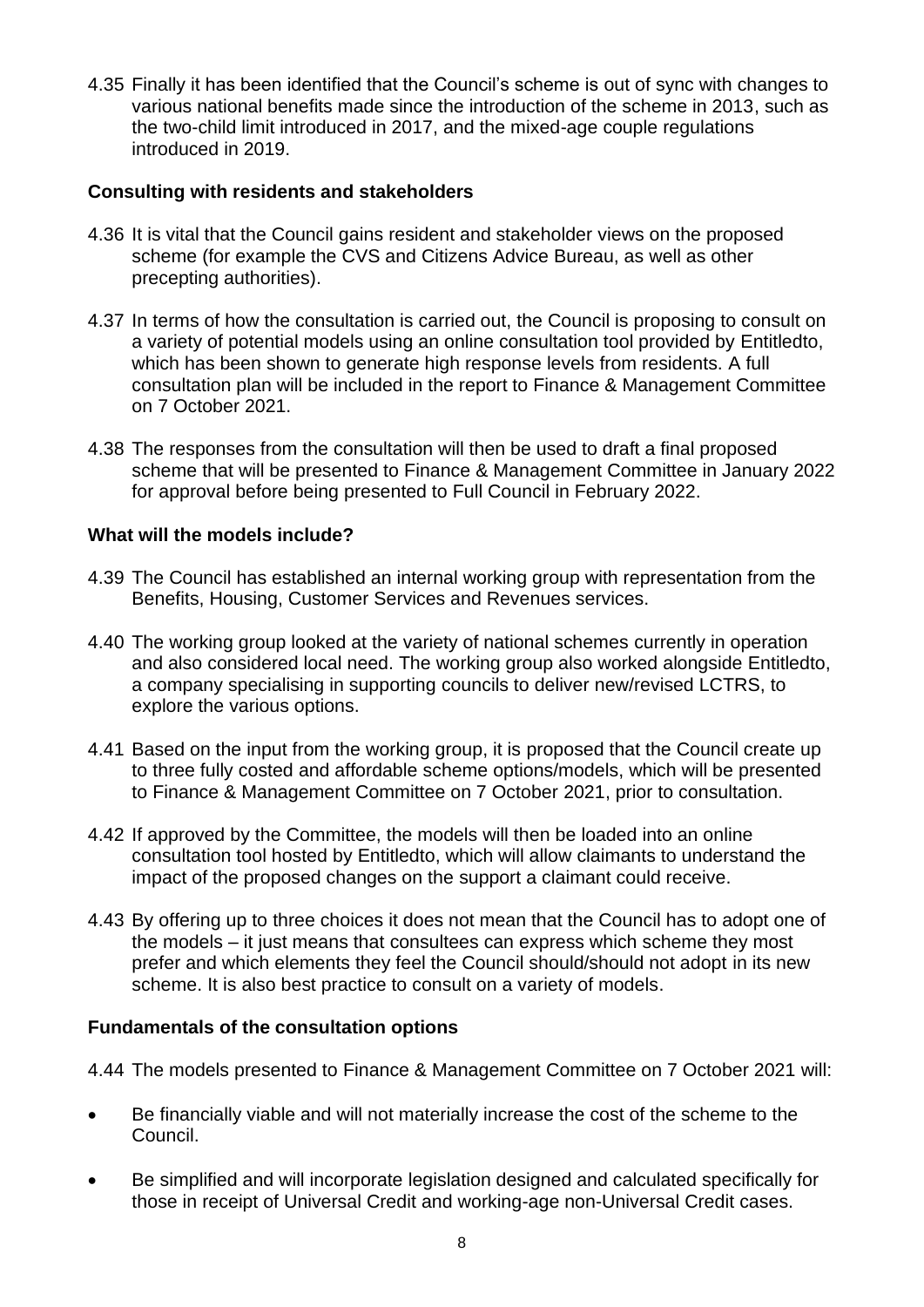- Aim to increase customer satisfaction.
- Reduce the administration required for the scheme.
- Should better support customers in greater need by redistributing the existing budget to better support those who have less resources.

## **The proposed models**

- 4.45 It is proposed, subject to Committee approval, that the elements detailed below and overleaf are built into the three models the Council publishes for consultation.
- 4.46 There are some items the Council is keen to include in all models, whereas there are other elements that will only be tested out in one of the models.
- 4.47 Each model will aim to not increase the overall cost of the scheme to the Council and aim to help those most in need in our communities, whilst at the same time simplifying the scheme from a customer and Council standpoint.
- 4.48 Within each model there will always be some people who are worse off and others who are better off, and this is what the testing/consultation will help to reveal.
- 4.49 If any of the models will significantly increase the overall cost of the scheme, some amendments may be made to the options included in the final models to ensure they remain in budget, before being presented to committee for approval for consultation on 7 October 2021.

#### **Proposed changes to include in all models**

- **Introduce a minimum discount amount.** The current scheme allows for Council Tax Support payments as low as 1p a week. This means changes in entitlement can be administratively more expensive than the resulting change. It is proposed that minimum payment amounts of 50 pence and £1 will be considered and the effect of these options examined.
- **Treat a Universal Credit claim as a claim for Council Tax Support.** This approach speeds up the process, allows for efficiencies and ensures that those who struggle to complete claim forms for any reason still receive the help they are entitled to.
- **Remove Second Adult Rebate** Second adult rebate is widely considered unfair in so far as a ratepayer can receive a reduction of up to 25% from their Council Tax bill because of the low income of a non-dependant in their household, regardless of their own income or capital. Many councils have removed this rebate from their scheme. It is proposed that the removal of this is tested.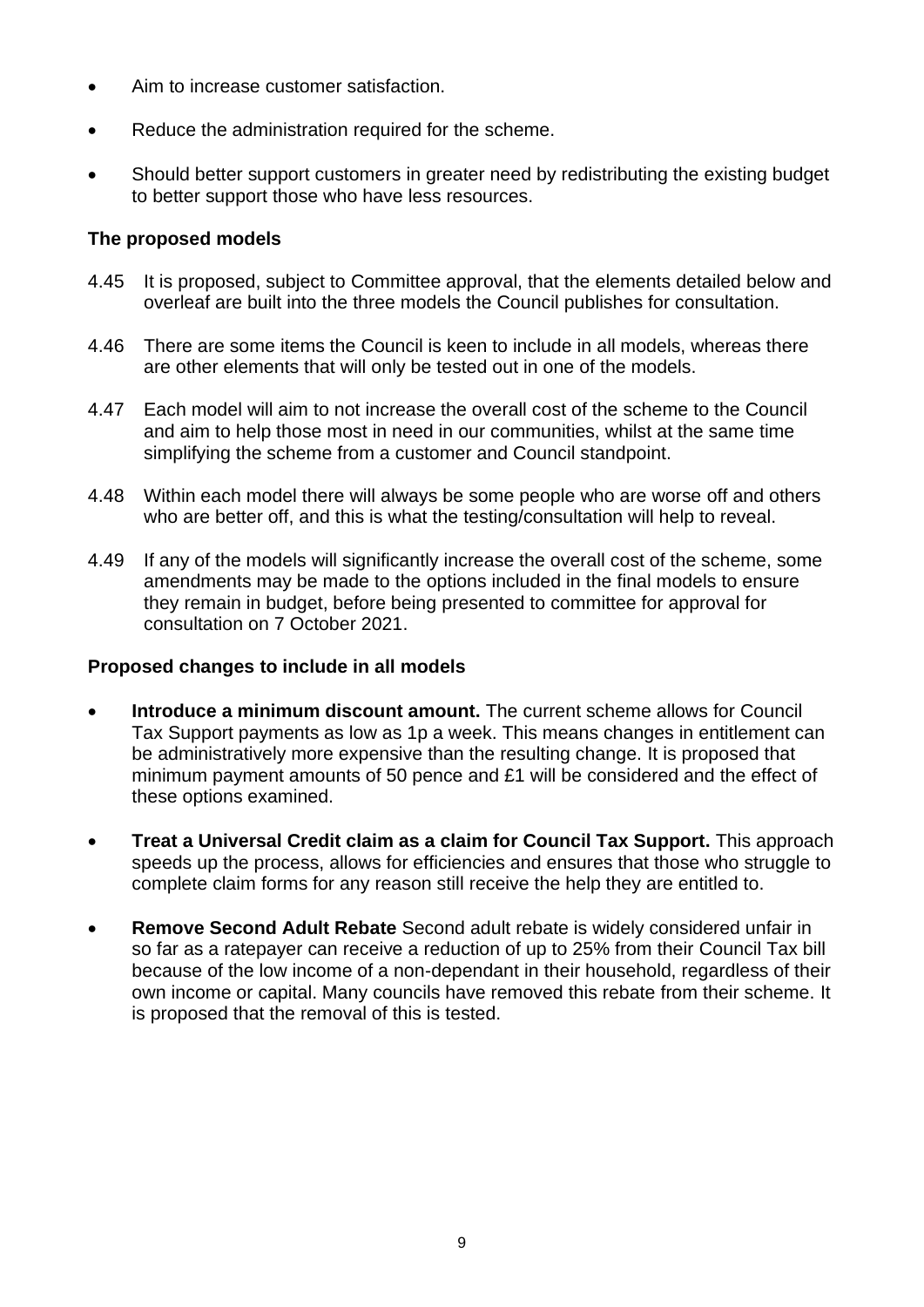# **Model 1 Banded for UC claimants only (retaining two sets of regulations)**

The first model we want to test will mean that we retain two sets of LCTRS regulations and roll the new scheme out slowly. Customers on UC who are used to their Council Tax reduction changing regularly will be automatically moved onto the new scheme, whereas those who do not claim UC will remain on the old scheme until they move to UC. These tend to be the more complex cases and it will allow the team time to roll the change out slowly, and hopefully lead to less customer confusion. This is the way UC was rolled out, so many customers are well used to the Council retaining two sets of regulations.

- **Banded scheme for UC claimants only.** This model will include a banded scheme based on net earnings, so this scheme doesn't take into consideration any DWP or HMRC income such as tax credits, child benefit, Personal Independence Payments and Universal Credit payment etc. It will be a percentage reduction scheme, so takes into consideration the size of property someone lives in and their total council tax charge. As the scheme doesn't take into consideration DWP or HMRC income, there is no need for bandings for different household make-up etc.
- **Introduce a standard non-dependent deduction of £5 per week.** Removing the sliding scale will eliminate the need to verify details as the deduction is the same regardless.
- **Remove the baseline reductions of 8.5% and 10%.** This would mean that a maximum of 100% of Council Tax could be discounted for those on the lowest incomes.
- **Aligning the current regulations for non-UC claimants.** We want to align the existing regulations with the national pension age regulations. This would see a restriction to two child limit for new claims from April 2022 onwards and the introduction of mixed-aged couple regulations.
- **Plus introduce a minimum discount, treat a Universal Credit claim as a claim for Council Tax Support and remove second adult rebate (see page 9).**

# **Model 2**

# **Banded for all claimants and baseline retained**

The second model we want to test will mean that we only have one set of LCTRS regulations and roll the scheme out to everyone immediately. This option contains the least changes and introduces the bands primarily as a way to stop the constant recalculation of UC claimants' Council Tax bills. Introducing the bands would have an affect on all LCTS claimants.

- **Banded scheme in all cases.** This model will include a banded scheme based on excess income, taking into consideration all income (including DWP and HMRC income). It will be a percentage reduction scheme, so takes into consideration the size of property someone lives in and their total Council Tax charge. Because of the desire to simplify the scheme, it is not currently proposed that a variety of bandings for different household sizes/make-ups will be included in the consultation model, however if this becomes the preferred model, it would be possible to introduce a wider variety of bandings to better support different household sizes and make-ups.
- **Retain the baseline reductions of 8.5% and 10%.**
- **Plus introduce minimum discount, treat a Universal Credit claim as a claim for Council Tax Support and remove second adult rebate (see page 9).**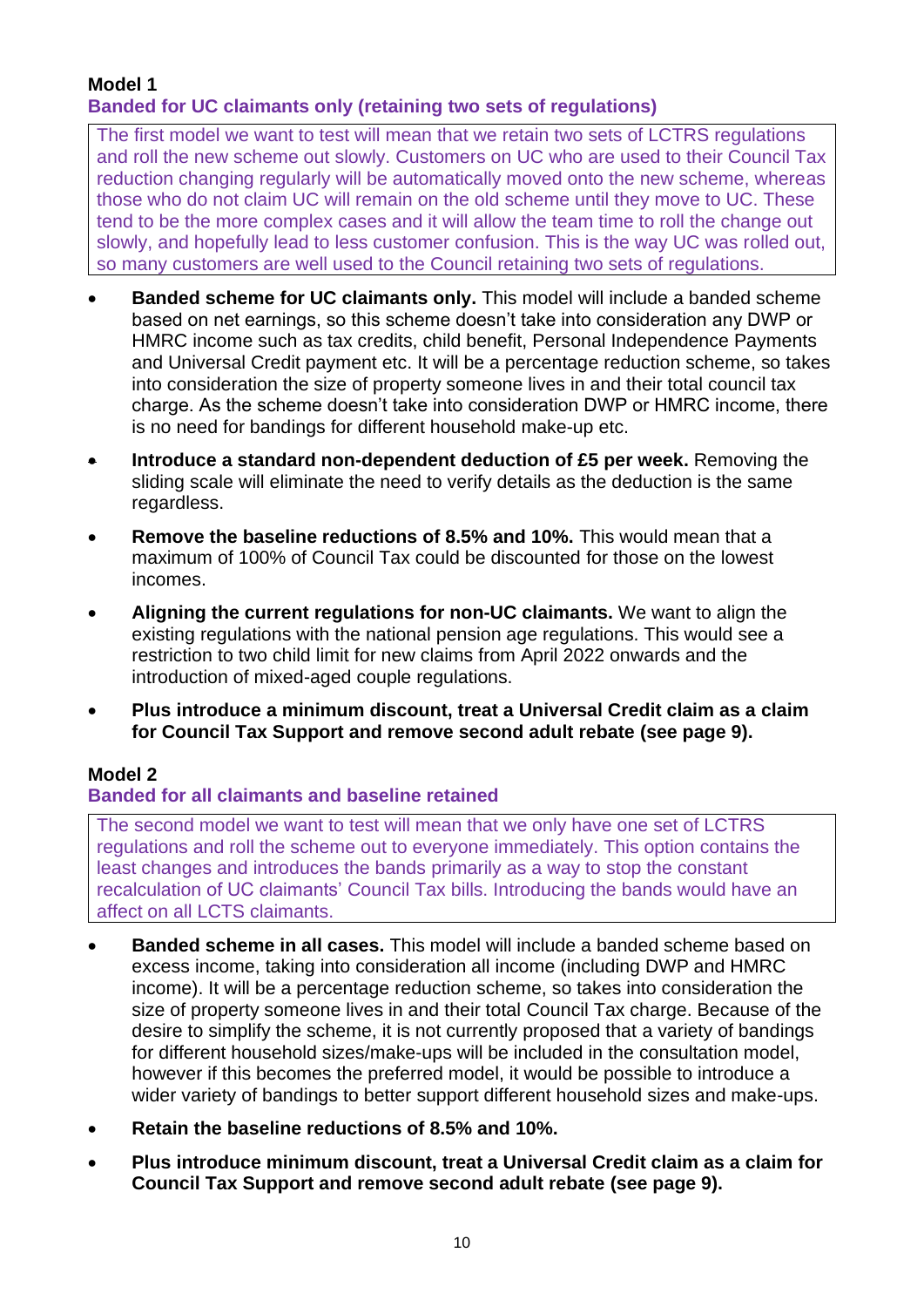## **Model 3 Banded for all claimants, baseline removed and non-dependent charges simplified**

The third model we want to test will mean that we only have one set of LCTRS regulations and roll the scheme out to everyone immediately. This model however is a £ contribution to council tax, vs a % reduction, so differs from the other two models in this regard.

- **Banded scheme for everyone.** This model will include a banded scheme based on net earnings, so this scheme doesn't take into consideration any DWP or HMRC income such as tax credits, child benefit, Personal Independence Payments and Universal Credit payment etc. It will be £ contribution to Council Tax, so does not take into consideration the size of property someone lives in and their total council tax charge. As the scheme doesn't take into consideration DWP or HMRC income, there is no need for bandings for different household make-up etc.
- **Introduce a standard non-dependent deduction of £5 per week.** Removing the sliding scale will eliminate the need to verify details as the deduction is the same regardless.
- **Remove the baseline reductions of 8.5% and 10%.** This would mean that a maximum of 100% of Council Tax could be discounted for those on the lowest incomes.
- **Plus introduce minimum discount, treat a Universal Credit claim as a claim for Council Tax Support and remove second adult rebate (see page 9).**

# **Optional testing**

We will not include the below options in the models, but we will ask for people's opinions on whether to reduce the capital cap. Such a reduction could be applied to the final scheme if it gains Elected Member, stakeholder and resident support.

- **Reduce the capital cap to £10,000.** In many cases this could mean that affected residents will use some of their savings to pay their Council Tax for a period, until their savings dip below the allowed level, and then become eligible for Council Tax support again. **The savings will be estimated in the paper presented to committee in October 2021.**
- **Reduce the capital cap to £6,000.** This would reduce the number of eligible claimants across the District even further. In many cases this could mean that affected residents will use some of their savings to pay their Council Tax for a period, until their savings dip below the allowed level, and then become eligible for Council Tax support again. **This would save approximately £30,000 that could be reinvested into other changes in the scheme.**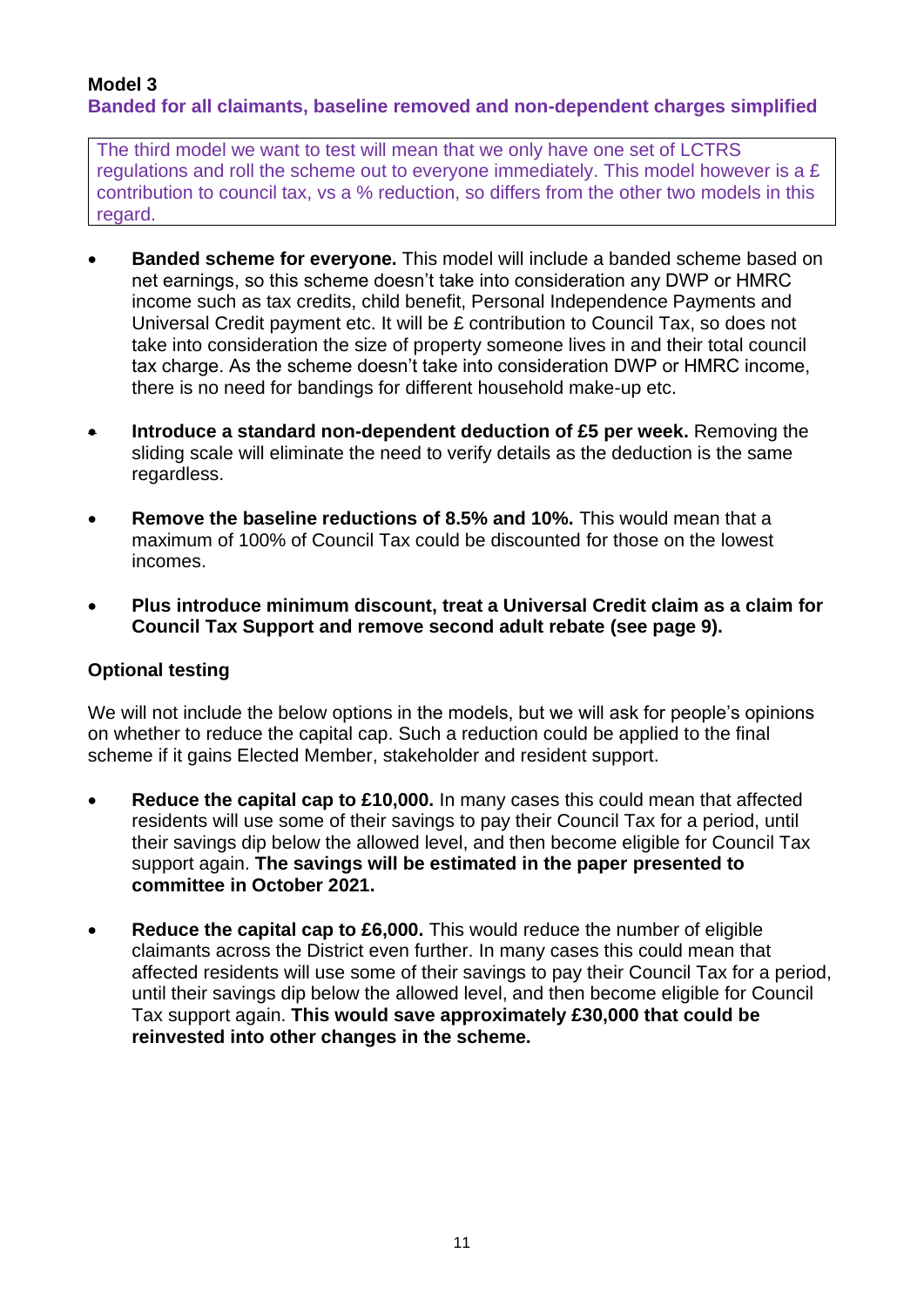# **Timeline**

4.50 The proposed timeline is as follows:

| <b>26 August 2021</b>           | Proposal to simplify Council Tax Reduction Scheme<br>considered by F&M Committee, and agreement to consult<br>publicly on new models. |  |
|---------------------------------|---------------------------------------------------------------------------------------------------------------------------------------|--|
| 6 September 2021                | Website updated (after call-in period) to notify residents that<br>the Council will be consulting on new models.                      |  |
| 7 October 2021                  | F&M Committee approves models for public consultation.                                                                                |  |
| 15 October $-7$<br>January 2022 | Public consultation (12 weeks).                                                                                                       |  |
| 13 January 2022                 | Interim update provided to F&M Committee                                                                                              |  |
| 10 February 2022                | Final proposed scheme presented to F&M Committee for<br>approval.                                                                     |  |
| 10 February 2022<br>onwards     | New Council Tax Reduction Scheme Regulations developed.                                                                               |  |
| 23 February 2022                | Final scheme approved by Full Council and parameters set<br>on Council Tax billing system                                             |  |
| <b>11 March 2022</b>            | New Regulations published no later than 11 March 2022.                                                                                |  |
| <b>April 2022</b>               | New scheme launched and reflected in 2022 - 2023 billing.                                                                             |  |

# **5.0 Financial Implications**

- 5.1 The full financial implications of the proposed Council Tax Reduction Scheme, both in terms of support paid out to residents, the administration, the system costs and other associated costs/savings will be modelled as part of the proposed draft Local Council Tax Reduction Scheme (LCTRS).
- 5.2 Fundamentally however, it is proposed that the draft simplified scheme will not materially increase the overall cost of delivering the scheme to the Council which stands at approximately £3 million per annum.
- 5.3 With regards to the costs of the developing the simplified scheme, the team is keen to secure the support services of external specialists to ensure that the Council incorporates best practice into its scheme and avoids pitfalls other councils have encountered.
- 5.4 As such, it is requested that the Committee approve a budget of £10,000 to support the development of the scheme. This will be funded from the Welfare Reform Reserve.

# **6.0 Corporate Implications**

#### **Employment implications**

- 6.1 There are no direct employment implications arising from the consultation on the proposals.
- 6.2 Any implications from any future proposals that arise from the consultation will be fully explored in future papers presented to Finance & Management Committee.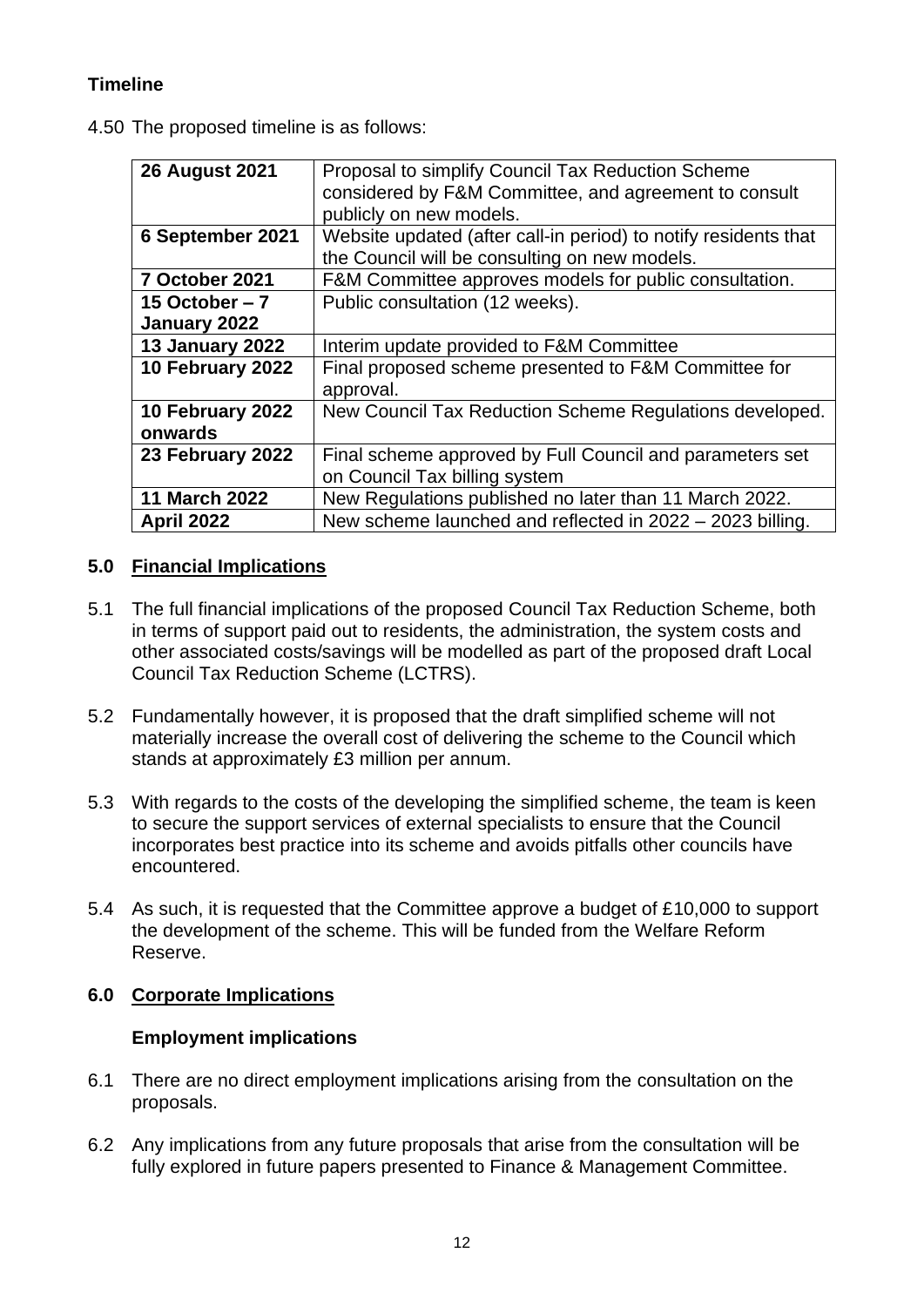# **Legal implications**

6.3 None directly arising from the proposals in this report. Any changes to statutory or legislative requirements that impact on customers will be considered as part of the proposals.

## **Corporate Plan Implications**

- 6.4 The proposal will support the Council's Corporate Plan in the following ways:
- Encourage independent living and keep residents healthy and happy in their homes.
- Ensure consistency in the way the Council deals with its service users.
- Support unemployed residents back into work.
- Provide modern ways of working that support the Council to deliver services to meet changing needs.

#### **Risk Impact**

6.5 Appropriate risk assessments will be completed on any proposed changes as part of the governance of the overall project.

## **7.0. Community Implications**

#### **Consultation**

- 7.1 The community will be directly consulted on the proposals to develop a new scheme and a full consultation plan will be incorporated in the paper presented to Finance & Management Committee on 7 October 2021.
- 7.2 There are no direct community impacts from consultation on the proposals of a proposed revised Local Council Tax Reduction Scheme (LCTRS).

# **Equality & Diversity and Social Value Impact**

- 7.3 The purpose of the consultation is to give customers, residents, Elected Members and stakeholders an opportunity to give feedback on a proposed new scheme.
- 7.4 The full community implications, including a full Equality Impact Assessment will form part of the governance of the project and will be reported to the EDI Steering Group. It will be included in the report that details the proposed Local Council Tax Reduction Scheme (LCTRS) models that will be presented to Finance & Management Committee prior to consultation on 7 October 2021.

# **8.0 Conclusions**

8.1 The report details how the current scheme is not as user friendly as it could be for both customers and the Council. It also details how potential changes to the scheme could better distribute support to those in need across the district. It does however highlight that some residents could be more affected by the proposed changes than others and as such, a wide public consultation is required to ensure the needs of all residents, in particular the most vulnerable are fully considered.